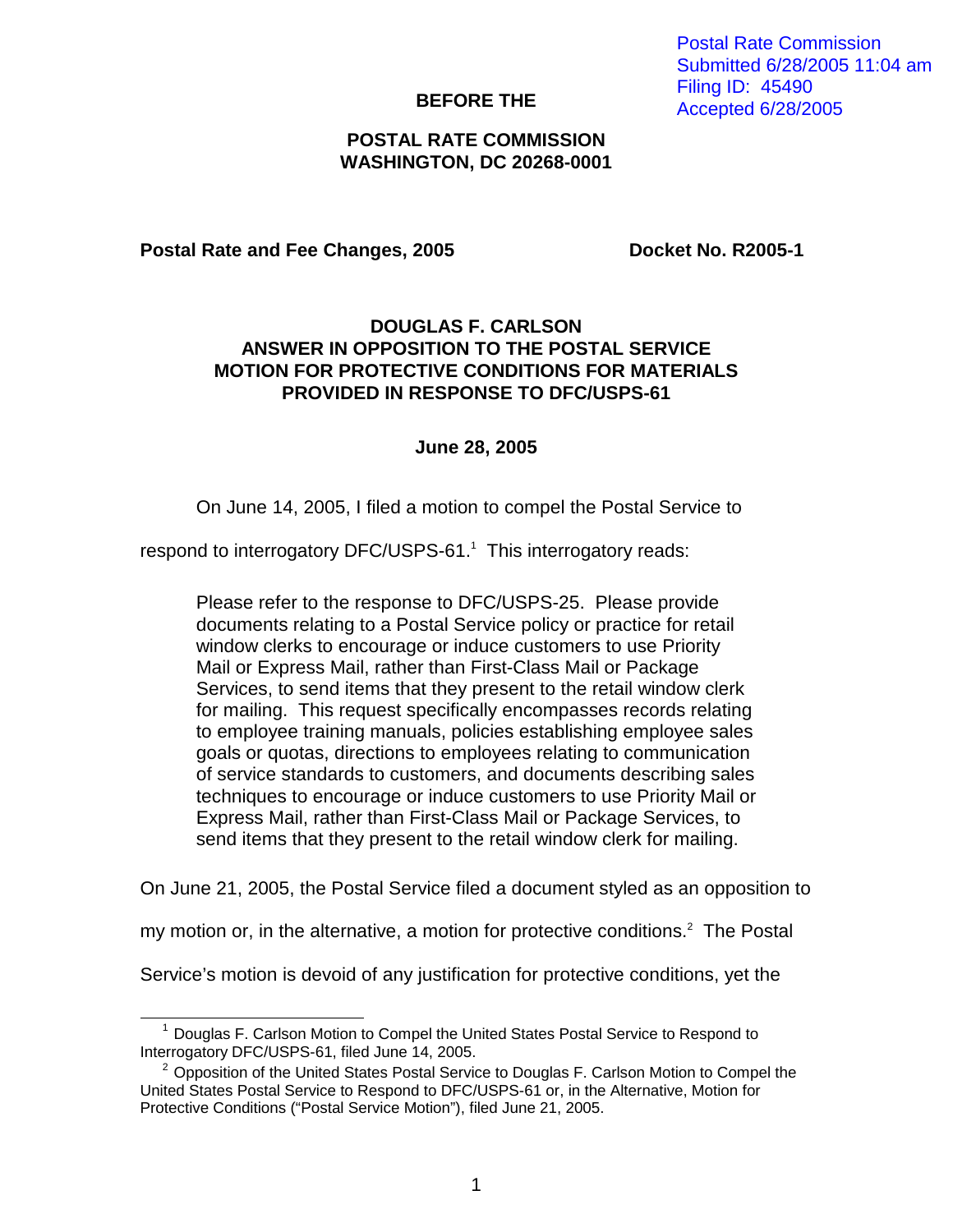Postal Service requests that protective conditions be applied to "any responsive documents." I oppose the Postal Service's motion for protective conditions.

 A Commission proceeding to review a Postal Service request for an opinion and recommended decision to raise postage rates is a public proceeding. Except under extraordinary circumstances, the public has full access to the evidence on which the Commission bases its decision. The presiding officer should impose protective conditions only when a plausible, clearly identified risk of harm exists and when this risk of harm outweighs the benefit of public disclosure of the information. The presiding officer does not, and should not, apply the Postal Service's own, internal standard for determining whether to disclose information — i.e., if the information is commercial in nature, would it be disclosed under "good business practice"?<sup>3</sup> The Postal Service's standard fails to consider the public interest in disclosure and the general policy favoring public disclosure. Moreover, the Postal Service's standard is overly restrictive, as modern business practice generally disfavors public disclosure, even when public disclosure would not necessarily cause competitive harm.

 The Postal Service's request for protective conditions must fail because it is overly broad. The Postal Service wants protective conditions for all responsive documents. In the Postal Service's view, the mere existence of a policy or practice to encourage or induce customers to purchase higher-priced products should be withheld from the same public that the Postal Service was established to serve. If the Postal Service instructs retail window clerks — who are now

 $3$  See, e.g., Postal Service Motion at 2.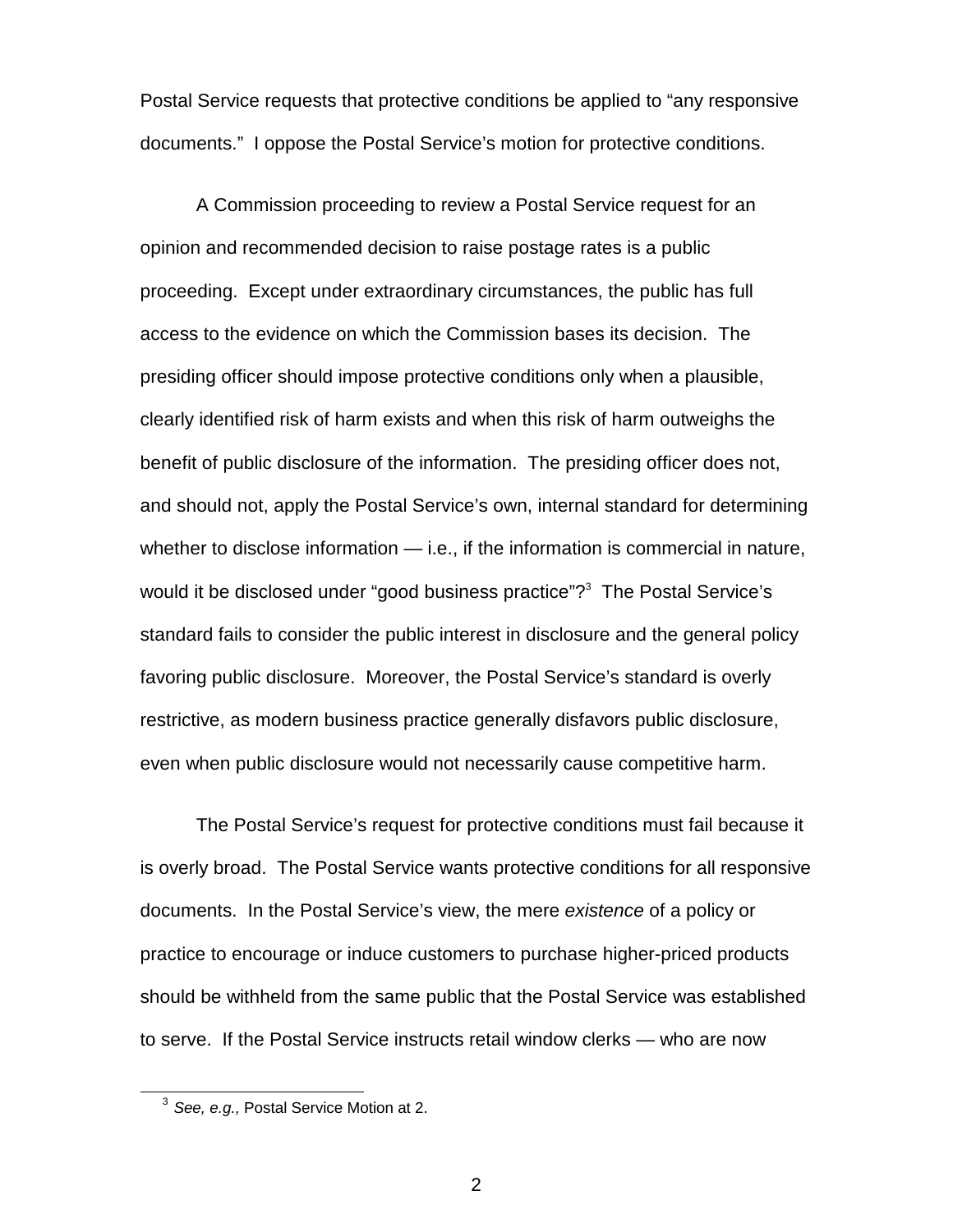called "sales associates" — to provide the service standards for Express Mail and Priority Mail but not for First-Class Mail, the lower-priced alternative, the Postal Service would have the presiding officer believe that this policy is none of the public's business, either. If the Postal Service's sales force is instructed to sell Express Mail and Priority Mail by mentioning certain value points — such as the extra attention that the document might command upon delivery — the Postal Service would have the presiding officer believe that the public has no right to know the Postal Service's own assessment of the value of these services, or its attempts to affect public perception of the value of these services, even though the Postal Reorganization Act requires the Commission to consider the value of each service in recommending a rate for these services. If the Postal Service employs certain sales techniques to encourage or induce customers to purchase higher-priced products, the Postal Service would like to withhold this information from its customers. And if the Postal Service's sales force is subject to sales goals or quotas, the Postal Service would like to withhold this information from the public as well, thus preventing the public from understanding the pressure to which the Postal Service subjects its sales force to meet sales goals or quotas. Knowledge of this information would alert the public that Postal Service retail window clerks (sales associates) are under pressure from their employer to "upsell" customers to higher-priced services.

 In the context of a rate-setting proceeding that must consider the value of service, the public has a profound interest in knowing the Postal Service's own belief in the value of its services and in knowing the Postal Service's attempts to shape customers' perception of the value of its services. For this reason alone,

3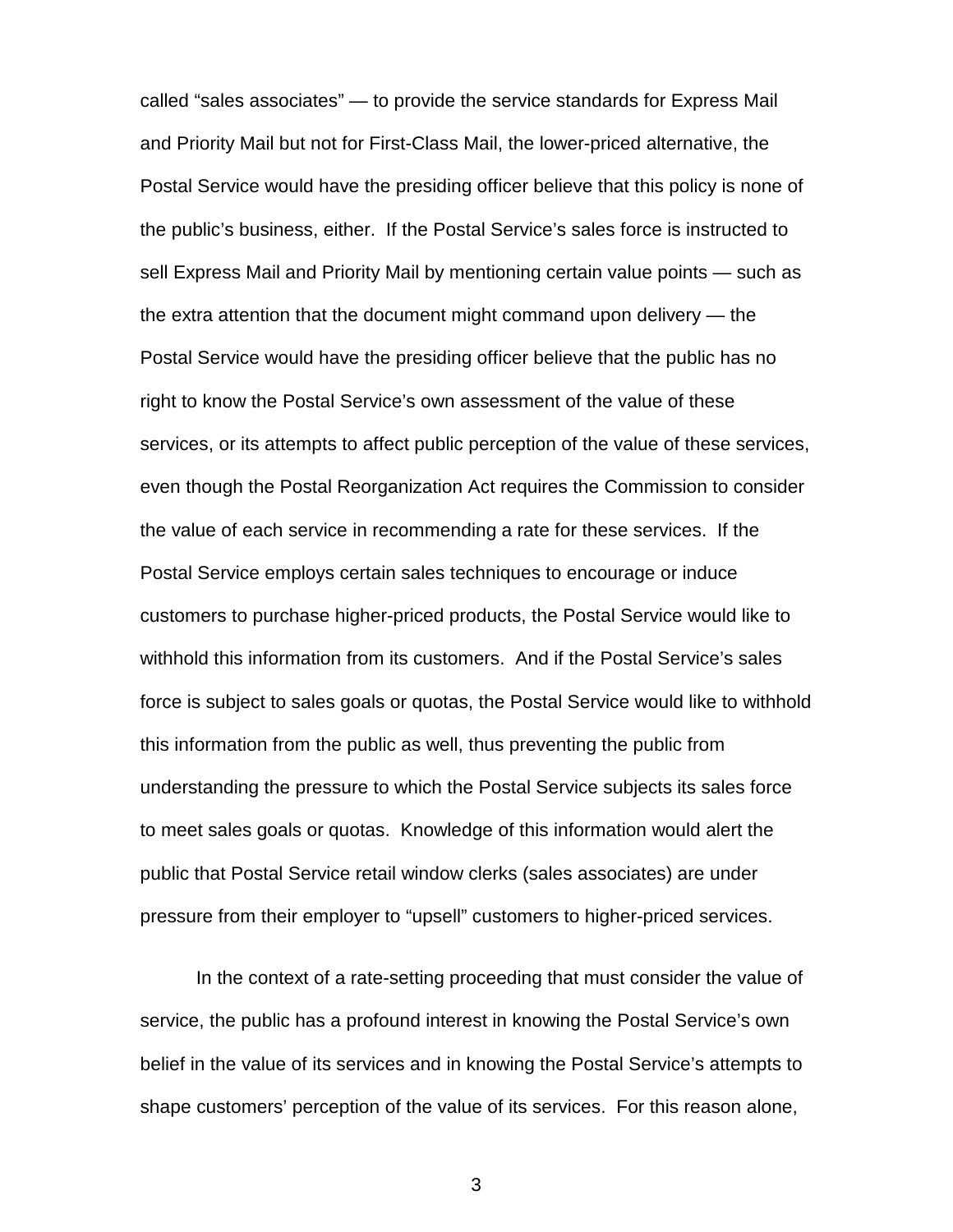the presiding officer should reject the Postal Service's attempt to hide this information behind protective conditions.

 While a request for protective conditions normally should balance the public's right to know against the harm that could result from disclosure of the information, in this case the Postal Service has failed to identify the harm or present any plausible scenario in which disclosure of the information that I have requested would harm the Postal Service. The Postal Service has a monopoly on First-Class Mail. Any documents relating to sales techniques for First-Class Mail could not possibly cause the Postal Service competitive harm because no competitors exist. Priority Mail is a unique product in the marketplace, as it provides fast delivery, but without guaranteed delivery times, for a fairly low price. No other parallel product with these characteristics exists among competitors. Knowledge of sales techniques for this unique product would not benefit Postal Service competitors. Even Express Mail is unique, as it provides delivery in one to four days, with a smaller coverage area for overnight delivery than competitor companies; Saturday, Sunday, and holiday delivery at no extra charge for some destinations; and delivery to PO boxes. Absent a detailed explanation from the Postal Service — which the Postal Service had an opportunity to provide but did not — one can only speculate how materials relating to a Postal Service policy or practice to encourage or induce customers to purchase Express Mail and Priority Mail, rather than First-Class Mail or Package Services, could possibly cause competitive harm if publicly released since the Postal Service's products — particularly First-Class Mail — are fairly unique in the marketplace. And even to the extent that FedEx and the Postal

4